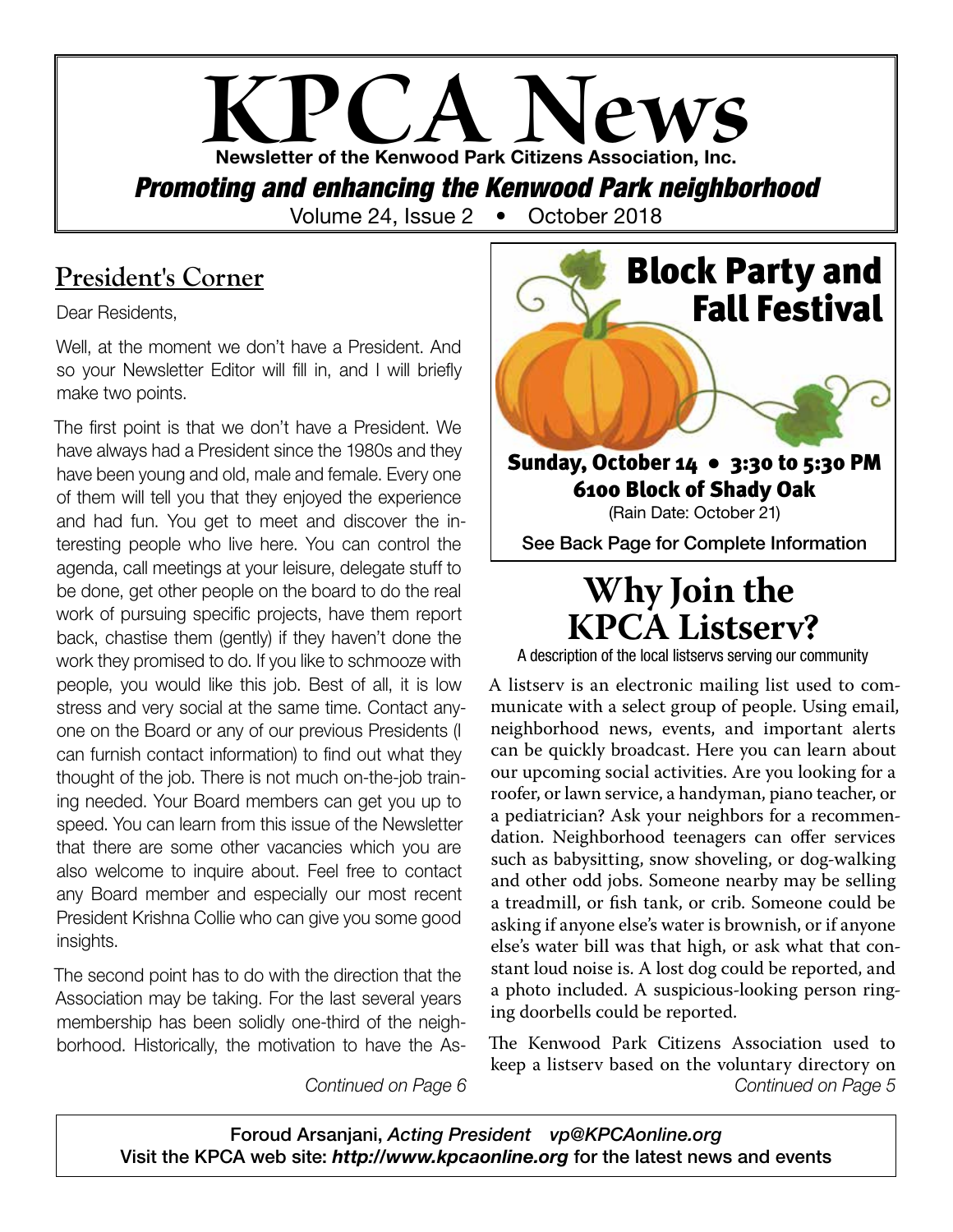# **Our Recent 4th of July Event**



Kenwood Park's 8th Annual Kenwood Park Independence Day parade and celebration was a hot one this year! Yet many new faces were on hand to help celebrate. Ice cold lemonade, popsicles and watermelon helped all beat the heat, as well as the shade lent by our generous neighbor's yards on Marbury Court.

After plenty of time for treats and bike and wagon decorating, the Glen Echo Fire Department led families on a shortened parade around the block. Afterwards, kids were invited to climb on the truck.



A huge thank you to all those who volun-

teered their time and made this a big success, especially DJ Evan Smith and parade founder Katherine Kerxton! Our July 4th party is one of Kenwood Park's biggest community events. Would you like to help make it happen next year? Contact Krishna Collie at *kzcollie@gmail.com*.

## Community Interests and Concerns Survey to be done by KPCA

KPCA will distribute a survey to find out the inter-All of us need an occasional helping hand, whether ests of KPCA members in building bridges between the generations, strengthening community connections and supporting seniors wishing to age in place. We are committed to a vibrant community in which neighbors voluntarily assist one another. We hope every family will complete this survey.

we're seniors hoping to remain in the homes we've lived in for many years, overwhelmed parents having to be in too many places at the same time, or persons of any age recovering from an accident or illness. The survey will be distributed to your homes during the next two months.

## How to Reach KPCA Board Members and Club Chairs

| <b>Function</b>            | <b>Name</b>           | E-mail                    |
|----------------------------|-----------------------|---------------------------|
| President                  | <b>OPEN</b>           | pres@kpcaonline.org       |
| Vice-President             | Foroud Arsanjani      | vp@kpcaonline.org         |
| Secretary                  | Patty McAllister      |                           |
| Treasurer                  | Hannah Elson          | treasurer@kpcaonline.org  |
| Security Chair             | <b>Cameron Groves</b> | security@kpcaonline.org   |
| Membership Chair           | Krishna Collie        | membership@kpcaonline.org |
| Communications, newsletter | Ed Elson              | news@kpcaonline.org       |
| Traffic & Safety Chair     | Katherine Kerxton     | traffic@kpcaonline.org    |
| <b>Community Outreach</b>  | JoAnn Harrison        | community@kpcaonline.org  |
| <b>Activities Chair</b>    | <b>OPEN</b>           | events@kpcaonline.org     |
| <b>Welcoming Chair</b>     | <b>OPEN</b>           |                           |
| Garden Club                | <b>Sinaly Roy</b>     | garden@kpcaonline.org     |
| <b>Book Club</b>           | Sandy Gust            | book@kpcaonline.org       |
| Kennel Club                | Neda                  | kpkennel@kpcaonline.org   |

Please note the three open positions. Briefly, the Activities Chair overseas our social activities and clubs, and reports to the others on the Board. These clubs and activities mostly have their own leaders and volunteers from year to year. The Welcoming Chair in the past has greeted new residents personally, making people feel that our community is friendly and inclusive. Informative handouts are brought to them (gotten from the county library), as well as our newsletter. Please volunteer by sending an email to any Board member who you would like to ask more about what the job entails.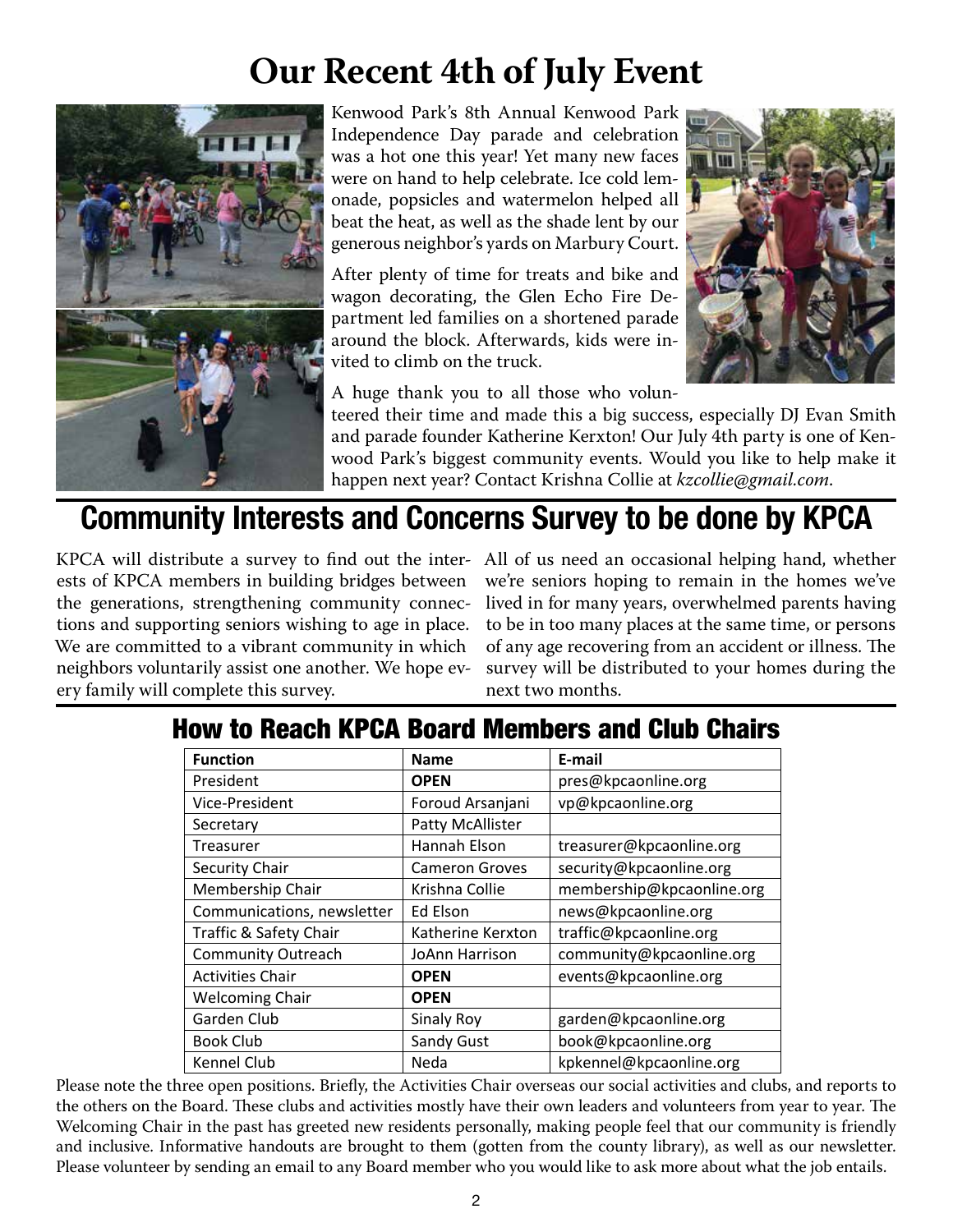# Our Beloved Dogs

Here in Kenwood Park we love our dogs, and they can be seen walking their owners at all hours. Most of them are very good dogs, and their owners know most of the rules. We have many newcomers in the neighborhood, however, and occasionally someone breaks the law, so here are excerpts of the Montgomery County regulations about dogs.

LAWS ABOUT LOOSE DOGS<sup>1</sup> A dog is "at large" if it is outside the owner's property and not leashed. (Penalty: \$100 for first offense, \$500 for each subsequent violation) The dog owner must prevent threats to a person or another pet that occurs outside the owner's property, such as biting, chasing, tracking, inhibiting movement, or jumping. (Penalty: \$500). If the loose dog has no collar, we couldn't identify someone's pet from a rabid dog, and anyone bitten would have to get painful rabies shots. Report non-emergency complaints to the Animal Services Division by calling the Police non-emergency number at 301-279-8000.2 Examples include at large dogs, injured animals, barking dogs (\$100 fine), defecation complaints, and odor complaints. Emergency calls to 911 are appropriate if there is an animal attack in progress, or there is cruelty being done to an animal. **If the animal is in the roadway notify 911** 



**immediately.** This is a traffic hazard because the dog could dart in front of a car and cause an accident and people (and the dog) could be injured.

DOG WASTE (POOPER-SCOOPER) LAWS<sup>1</sup> Dog waste is more than a neighborhood nuisance when stepped in. It is a health hazard by attracting rats, who eat it. Fleas and mosquitos on the rats could spread diseases, including west nile virus and bubonic plague. A dog may not defecate on property outside of its owner's property, unless the owner immediately removes and disposes of the feces. (Penalty: \$100) If the feces is picked up in a plastic bag, and this bag is ultimately placed inside another plastic bag, it may be put out for disposal in the normal household trash (NOTE: DOUBLE-BAGGING IS REQUIRED). Using someone else's trash can is considered "illegal dumping" and is not allowed.3 If photo evidence is available it can be reported and can be prosecuted. (Minimum fine: \$500)

DANGEROUS ANIMALS<sup>1</sup> Montgomery County has approximately 800-900 reported cases per year in which an animal bites a human, and several occurred in Kenwood Park last year. The Animal Services Division investigates each of these bites as part of its rabies-control responsibilities and to protect the community from dangerous animals. An animal is considered potentially dangerous if it bites a person, or has killed or injured another pet, or has attacked without provocation. If it does any of these again it will be declared dangerous (In other words, a second offense). The penalty for failing to keep a dangerous animal confined: \$500 – \$2500 and/or impoundment.

ANIMAL MATTERS HEARING BOARD (DOG COURT)4 Finally, if a neighbor consistently breaks the law, a case can be brought to the Animal Matters Hearing Board. The board can make decisions which are reviewed by the county Attorney, such as paying damages and including removal of the dog. Failure to comply carries a \$500 fine for the first offense, and a \$750 fine for subsequent offenses.

#### Footnotes:

- 1. https://www.montgomerycountymd.gov/animalservices/asd/laws.html
- 2. https://www.montgomerycountymd.gov/animalservices/about/contact.htm
- 3. https://www.montgomerycountymd.gov/DEP/contact/illegal-dumping.html
- 4. https://www.montgomerycountymd.gov/animalservices/asd/board.html

### Kennel Club

For news and activities of the KPCA Kennel Club contact Neda at *kpkennel@kpcaonline.org.*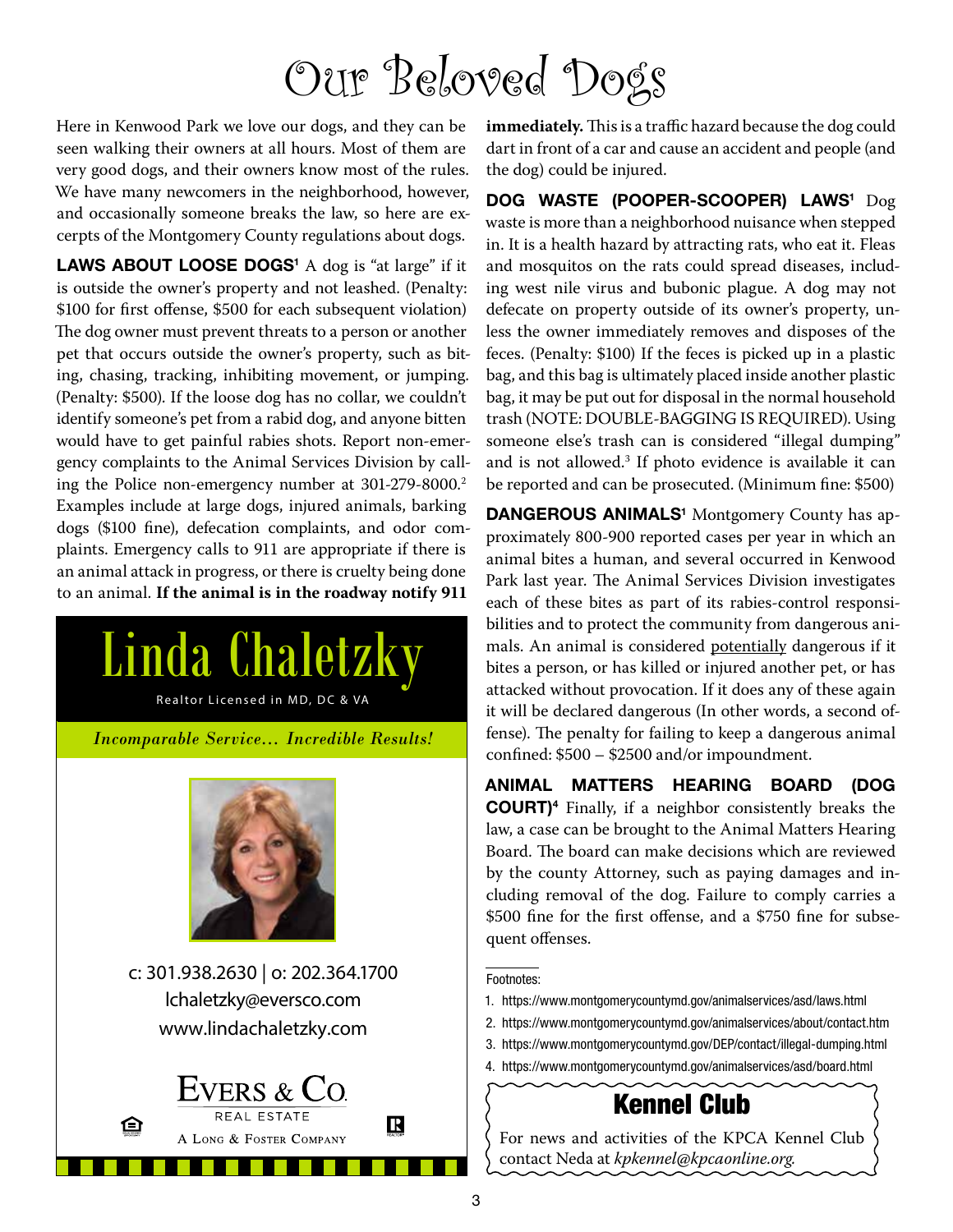# *The Real Estate World*

# **Trick Question: "How's The Market?"**

I'm often asked "How's the market?" You wouldn't think this was a trick question, but in fact it is, and so the answer frequently is "It all depends". Well, that's evasive, you think. She must not have her finger on the pulse. But in fact, how the market is depends on what your particular interest is.

If you are thinking of selling, you want to know if prices are high, low or going up. You want to know if there are a lot of serious buyers looking. You want to know how much competition there is. And you want to know about mortgage rates.

If you are thinking of buying you, too, want answers to those questions. It's just that depending on which side of the transaction you are on you will want opposing answers!

A seller will want minimal competition and the prices to be high. Of course, a buyer will want little buyer competition and the prices to be low. So the same market looks very different depending on your perspective.

If you ask an agent that question they may answer based on their own productivity. If they are having a good year they may say it's fabulous – if a bad year, that it's slow. If you ask a lender they may say it's a good year based on lots of refinancing but not necessarily lots of new sales.

When you ask that question, you'll get your best answer if you indicate your position of interest from the outset. Otherwise the response may not answer your question at all.<br>~~~~~~~~~~~~~~~~~~~~~~~~~~~~~~~~

Bridge Club

Kenwood Park has a Social Bridge Club that  $\frac{X}{X}$ meets on weekday mornings or afternoons in neighbors' homes. We are looking for more singles and couples interested in playing at the intermediate level. Please join us! If you are in- $\frac{8}{9}$ terested in learning more, call Christina Lobo (301) 229-3490 or Gloria Fitchett (301) 229-8480, or *dfitchett@msn.com*.

What can be said about today's market is that inventory remains very low, rates are creeping up very slowly, there are multiple offers on homes that have been thoughtfully renovated and there are many interesting loan programs to be had. There are rumblings on the street about a possible slow down in 2019 (no one has a crystal ball!) and that inventory will begin to inch up. So far prices remain high and inventory has not shown an appreciable upswing.

In Kenwood Park there are 6 houses on the market for sale. Three were built in 2018 and are priced from \$2,099,000 to \$2,189,600 and one is older, a 1963 build for \$1,189,000. One 2018 build is under contract. The active listings have been on the market an average of 136 days. Nine homes have sold since our last newsletter in March, all built between 1957 and 1968, with sales prices between \$940,000 and \$1,329,900. They were on the market an average of 22 days. We can see the more expensive new construction is taking significantly longer to sell than the more modestly price older homes.

There are currently 5 homes for rent between \$3195 and \$5000/month. Thirteen homes have rented between \$3750 and \$8500/month, the latter being 5823 Goldsboro Road.

### *contributed by Linda Chaletzky lchaletzky@eversco.com*

\*Statistics are taken from the Metropolitan Regional Information System for three areas: Washington, D.C., Montgomery County, Maryland, and Fairfax County, Arlington, Alexandria, and Falls Church in Virginia. 

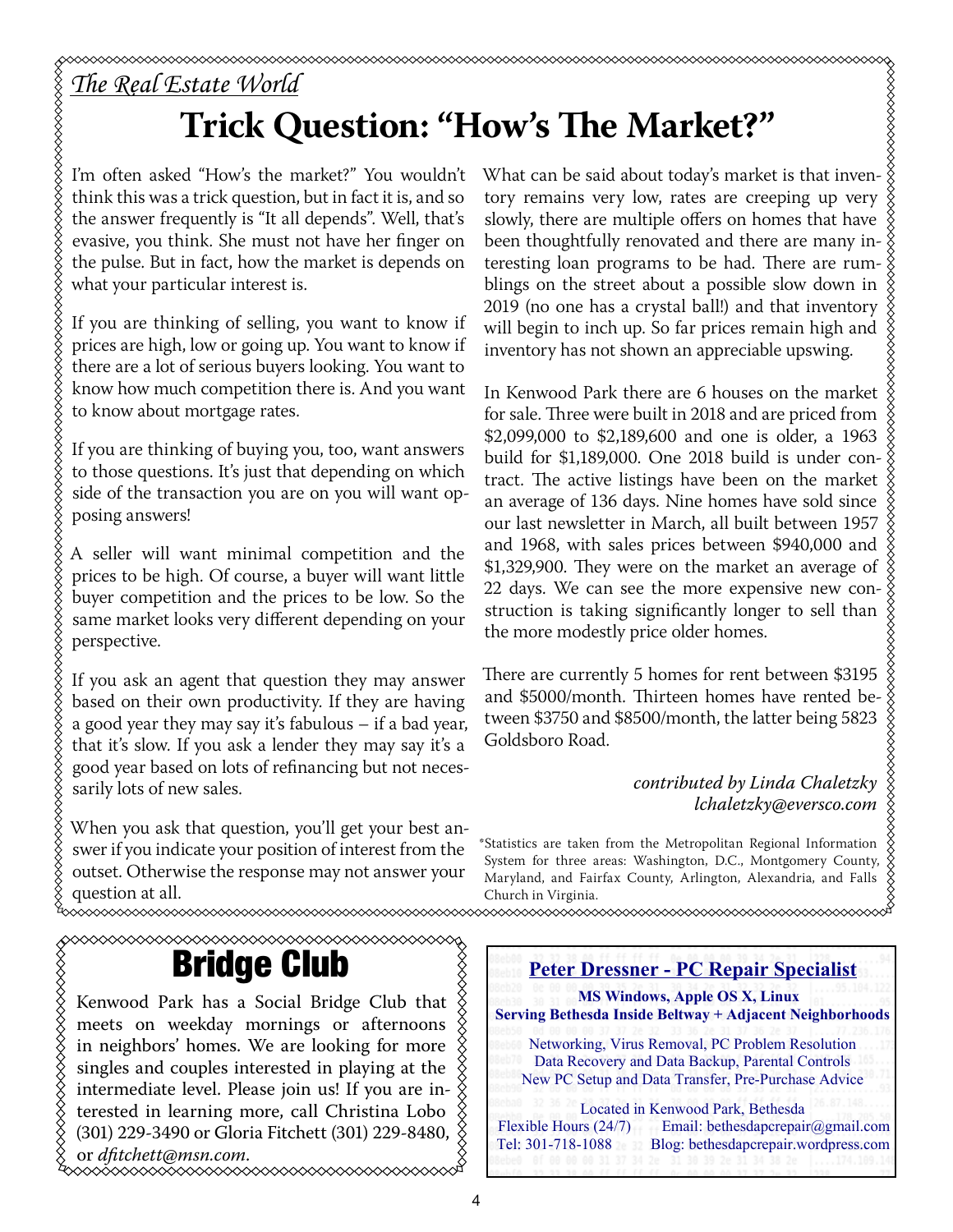### Why Join the KPCA Listserv?

(continued from front page)

its website, *kpcaonline.org*. This directory is now no longer functioning. The Board has decided to use the **Kenwood Park** listserv developed by Yahoo, at *https://groups.yahoo.com/neo/groups/KenwoodPark/ info*. This is moderated by Kenwood Park resident Steve Miller. It currently has 300 members, or half our neighborhood of 639 homes. You can read and submit emails without joining Yahoo, but you do need to have an account and log into Yahoo to view uploaded photos. So far, there have not been a lot of ads on this site. It is lightly used, and may average one email per day. To join, send an email to *kenwoodparksubscribe@yahoogroups.com* and ask to join.

The next biggest local listserv by members is **20817BB**, which is also a Yahoo group, at *https://groups.yahoo. com/neo/groups/20817BB/info*. This group has 1,763 members, and takes members from the whole 20817 area, which has 14,000 homes, plus those neighborhoods in the Whitman school district outside of 20817. It originally got started in the Burning Tree elementary school community and subsequently decided to allow anyone who resides in the Whitman cluster boundaries to join. Word-of-mouth is its primary source of members. Although discussion or debate online is discouraged, it occurs, and many people post news, questions about referrals, and items being sold. They generate about 30 messages a day during most months, but as with all Yahoo groups, you can elect to receive one daily email with a digest of all messages rather than individual ones.

If you want to join a bigger group in order to get more referrals or sell to a larger group, try **Nextdoor Ken-**

Traffic and Safety Committee Update

We welcome your feedback on anything related to traffic and safety in our neighborhood. Please forward all comments, questions or concerns to Katherine Kerxton at *traffic@kpcaonline.org.*





The book club will meet next on Thursday, October

25, and is reading *In Search of Mary Shelley*, by Fiona Sampson. For more information contact Sandy Gust at *book@kpcaonline.org*.

**wood Park**. When joining, you will by default view and post messages to 31 other surrounding neighborhoods as well, encompassing up to Burning Tree in the north, Carderock Springs to the west, Sumner to the south, and downtown Bethesda to the east. This gives the site over 8,000 members! If you wish, you can turn off neighborhoods you don't want to include to keep it more local. They have only 705 members in their Kenwood Park area (which actually goes beyond our boundaries, and includes homes north up to Wilson Lane and east up to the Edgemoor neighborhood, and contains 1,546 households). This site has a lot of ads interspersed with their posts. There could be about 25-30 emails per day, so you may want to have a separate email account for this listserv (or for all of them), or choose to get only a daily digest. To join, click a link on the Nextdoor web site, *https://nextdoor. com/neighborhood/kenwoodpark--bethesda--md/*.

The first question on our KPCA membership form is "Would you like your email to be added to the **Kenwood Park** listserv"? If you check Yes, our treasurer will send your email address to the moderator of the Kenwood Park Yahoo group, the most local listserv, just for our neighborhood. If you already belong, just leave that line blank.



If you are interested in helping to beautify and maintain the entrances to our neighborhood at Durbin/Radnor, Goldsboro/Millwood, and the circle on Lenox, please contact Garden Club coordinator Sinaly Roy at garden@kpcaonline.org. KPCA can pay for supplies but we are looking for more people interested in helping occasionally. Thank you to those who have already clearly been hard at work keeping these public areas tidy!

For more info contact Sinaly Roy at garden@ kpcaonline.org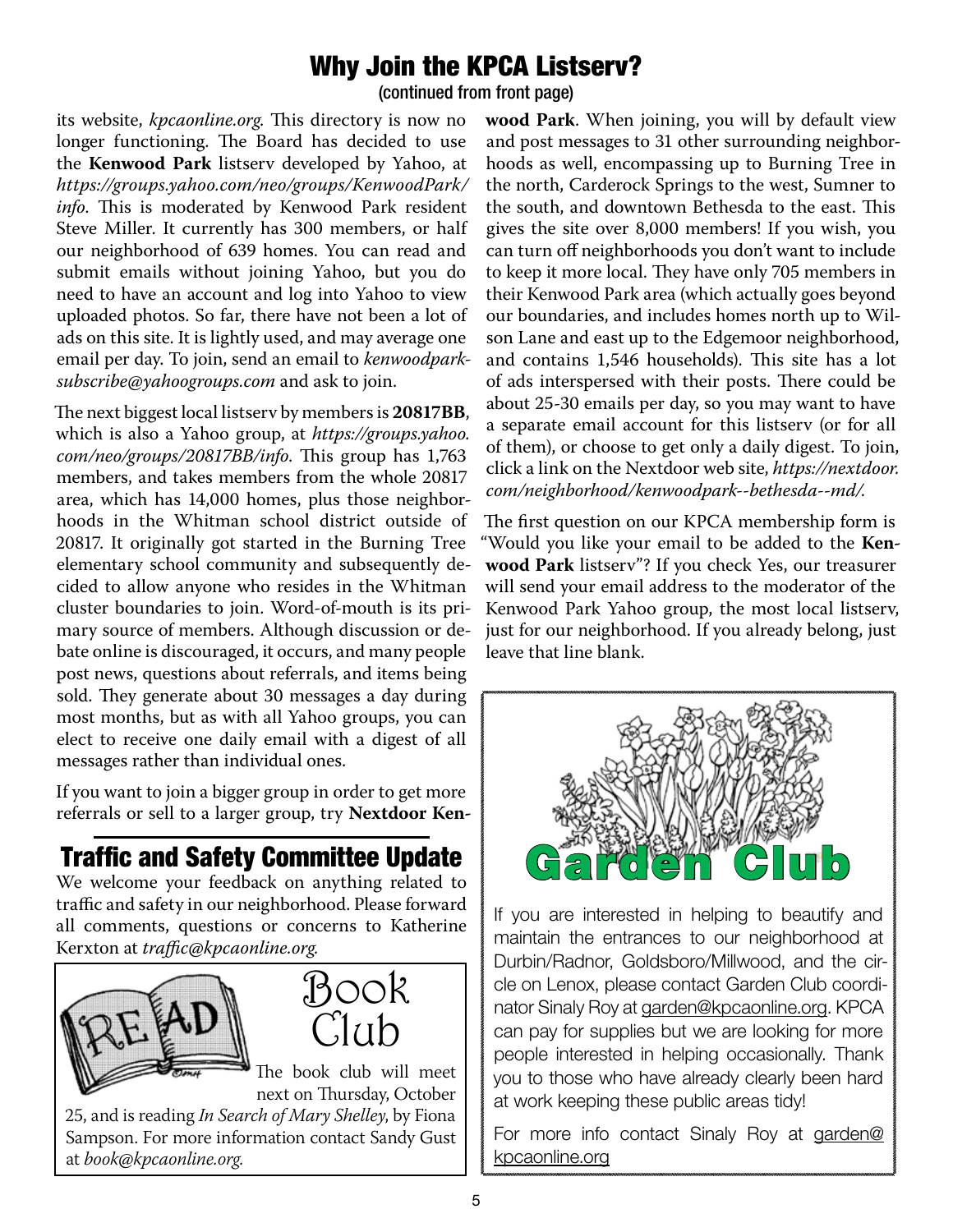#### President's Corner–*Continued from Page 1*

sociation rested upon the provision of a security patrol. Within the last decade a social goal evolved motivating a number of community events (Fall festival, July 4th parade, pot lucks, plant swaps, Front Yard Fridays, Back-to-School-Social, several clubs, etc.) which have been very successful and have been attended by many members of our community. We have not attained the growth in membership in the security patrol that would allow us to have a more robust, full-time coverage of the neighborhood. We understand that advances in home security technology have made many of us question the need for a roving patrol, though there is crime outside the home, in the streets, that the patrol deters. It is true that the crime rate in Kenwood Park is low, and some of us have felt that a visible patrol has helped to keep it that way. There is no question that the social events have provided a sense of community and cohesion for Kenwood Park, attracting as they have done, children, parents, empty nesters and older folks. Therefore we on the KPCA Board hope that you will support an organization that has provided a sense of safety, community, and local citizen-participation in a worthy enterprise.

*Edward Elson* Newsletter Editor news@kpcaonline.org



### Information from our Security Chairperson Cameron Groves

Thank you to everyone who completed the KPCA Board Security Member survey (*https://www.surveymonkey.com/r/KL7FMCG*).

One of the items the KPCA Board is exploring is providing an a-la-carte menu for security items, and this survey provided feedback by Kenwood Park residents. While the survey is still active for anyone who wishes to provide continued feedback, the results are summarized as follows:

**Security Patrol:** In general, from the survey results and responses we received, the patrols are seen as value added.

**Dues:** We continue to get feedback that the dues are too high, and calling out that an a-la-carte option would be desired.

Monthly **Summary:** The Board should publish a monthly summary of how the patrol efforts support the community.

A-la-Carte Option in Security: Opinions were about equally divided on an al-la-carte option. The Board would be interested in hearing specific proposals. For example, those requesting house checks beyond a certain number could be billed per house check, as opposed to those only interested in routine surveillance of the neighborhood, and who might pay lower dues. Other ways of specializing particular services and attaching particular charges would be of interest to the Board.

## Neighborhood Services Available

Carly Choppin (Whitman sophomore, certified, experienced babysitter) I'm available evenings and weekends and I love kids of all ages! 301-229-9139

- **Esmee Najafi (Senior at Whitman available for babysitting; lots** of experience) 202-730-5363 or *esnajafi999@gmail.com*
- Naren Roy (Junior at Whitman; pet-sitting/dog-walking, love to work with animals, has experience) 202-341-6063 or *narsebrocks@gmail.com*
- Annabelle Piot (at French International School; babysitting, pet sitting, house-sitting) 202-413-0557 or *annabellep03@ gmail.com*
- Claire Ryan (Senior at Whitman, certified babysitter who loves taking care of kids of all ages) 240-393-3579.

Ally (Alexandra) Turco (CPR Certified babysitter; American Red Cross First Aid Certified) 240-620 5775 or *alturco@ vifi.org*

#### GET LISTED HERE FREE:

*Email our Communications Chair at* news@kpcaonline.org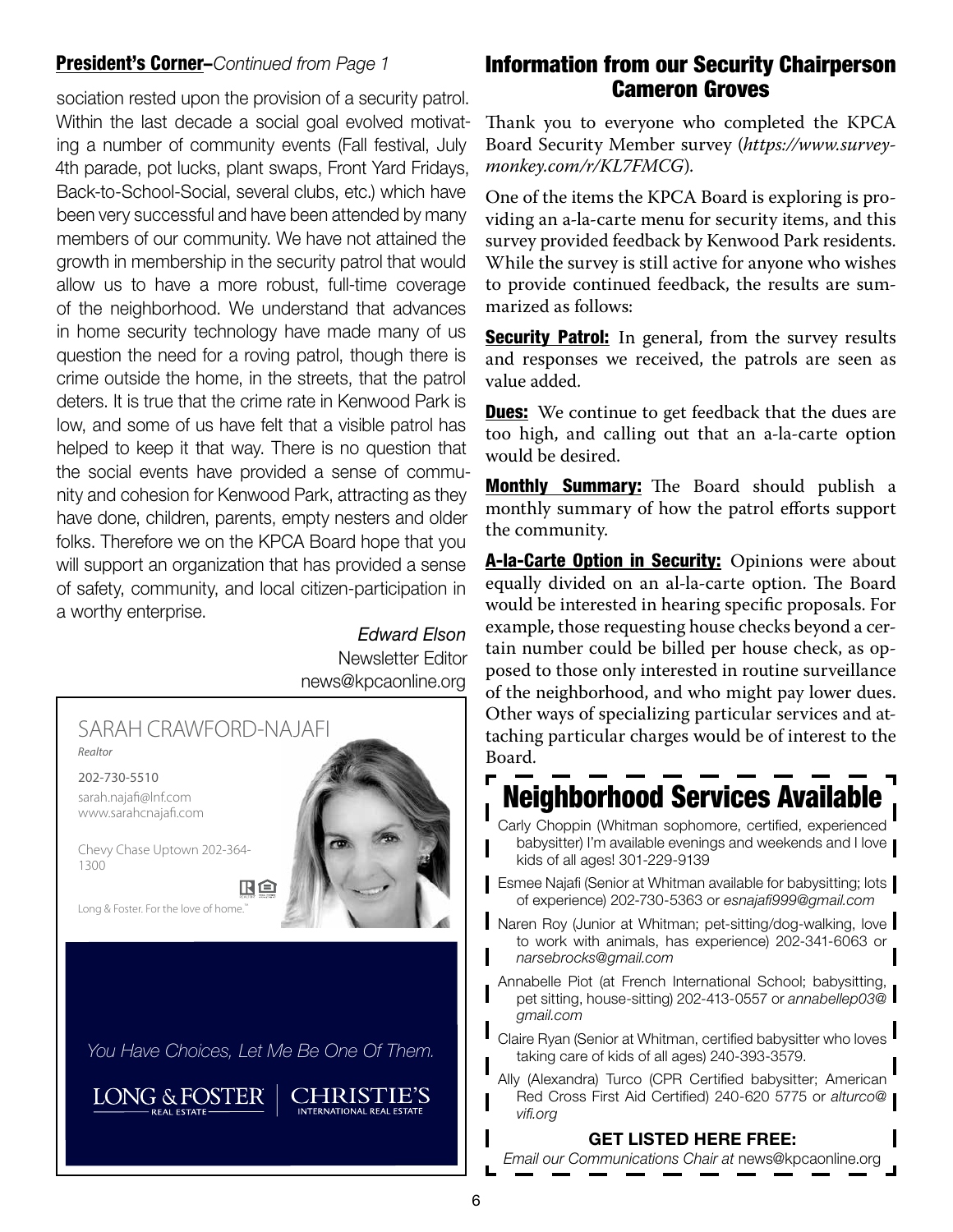### If you haven't renewed your KPCA membership yet, please use this form

The KPCA Board would like to remind our residents about the Security Patrol service that monitors our neighborhood on a regular basis during the day/nights.

- **Vacation Monitoring** As a KPCA Subscriber you can obtain monitoring of your home when you are away. The patrol can provide pictures of your home and move newspapers or packages to an alternative location so they are out of sight. Just complete the Vacation Watch Request form at: *www. urbanalarm.com/watch*.
- **Alarm Company Point of Contact** KPCA subscribers can provide the Security Patrol phone number to their alarm company to respond in an emergency, given the close proximity of a security patrol officer. Contact *patrol@urbanalarm.*

*com* and 202-684-2500 to reach the Patrol Security Operations Center.

- $\bullet$  Garage Door Monitoring The patrol can monitor whether your garage door is open and contact you in the event it is left open by accident or otherwise.
- **EXERIFY CHATE: Kenwood Park Streets Monitoring The roving patrol** keeps a lookout and deters crime in the streets, such as vandalism against cars and theft of property. They have discouraged loiterers around the schools in the past, and deter crimes of opportunity.

Questions? Please do not hesitate reaching out to our security chair with any questions at *Cameron.Groves@gmail.com*

| □ Security Patrol plus Resident membership, both: \$295<br>$\Box$ Resident membership only: \$50 |                                                                                                                                                                                                                                  |  |
|--------------------------------------------------------------------------------------------------|----------------------------------------------------------------------------------------------------------------------------------------------------------------------------------------------------------------------------------|--|
|                                                                                                  |                                                                                                                                                                                                                                  |  |
|                                                                                                  |                                                                                                                                                                                                                                  |  |
|                                                                                                  |                                                                                                                                                                                                                                  |  |
|                                                                                                  |                                                                                                                                                                                                                                  |  |
| block captain? Yes ____ No___                                                                    | KPCA is working on adding street captains for each block. Would you like to receive emails from your street                                                                                                                      |  |
|                                                                                                  | Would you like to be a street captain for your block? Yes No                                                                                                                                                                     |  |
|                                                                                                  | EMERGENCY CONTACT (Someone KPCA can notify in case of an emergency):                                                                                                                                                             |  |
|                                                                                                  |                                                                                                                                                                                                                                  |  |
|                                                                                                  |                                                                                                                                                                                                                                  |  |
|                                                                                                  |                                                                                                                                                                                                                                  |  |
|                                                                                                  | SECURITY MEMBERS ONLY: In the event the patrolling security officer notices your garage door is open and it                                                                                                                      |  |
| if you are a security patrol member.) Yes ______ No _____                                        | is after 11 pm, would you like to receive a call about your garage door being open? (Please note the patrol car<br>drives around the neighborhood at varied times during the day or night. The patrol has your phone number only |  |

**Glen Echo, MD 20812**